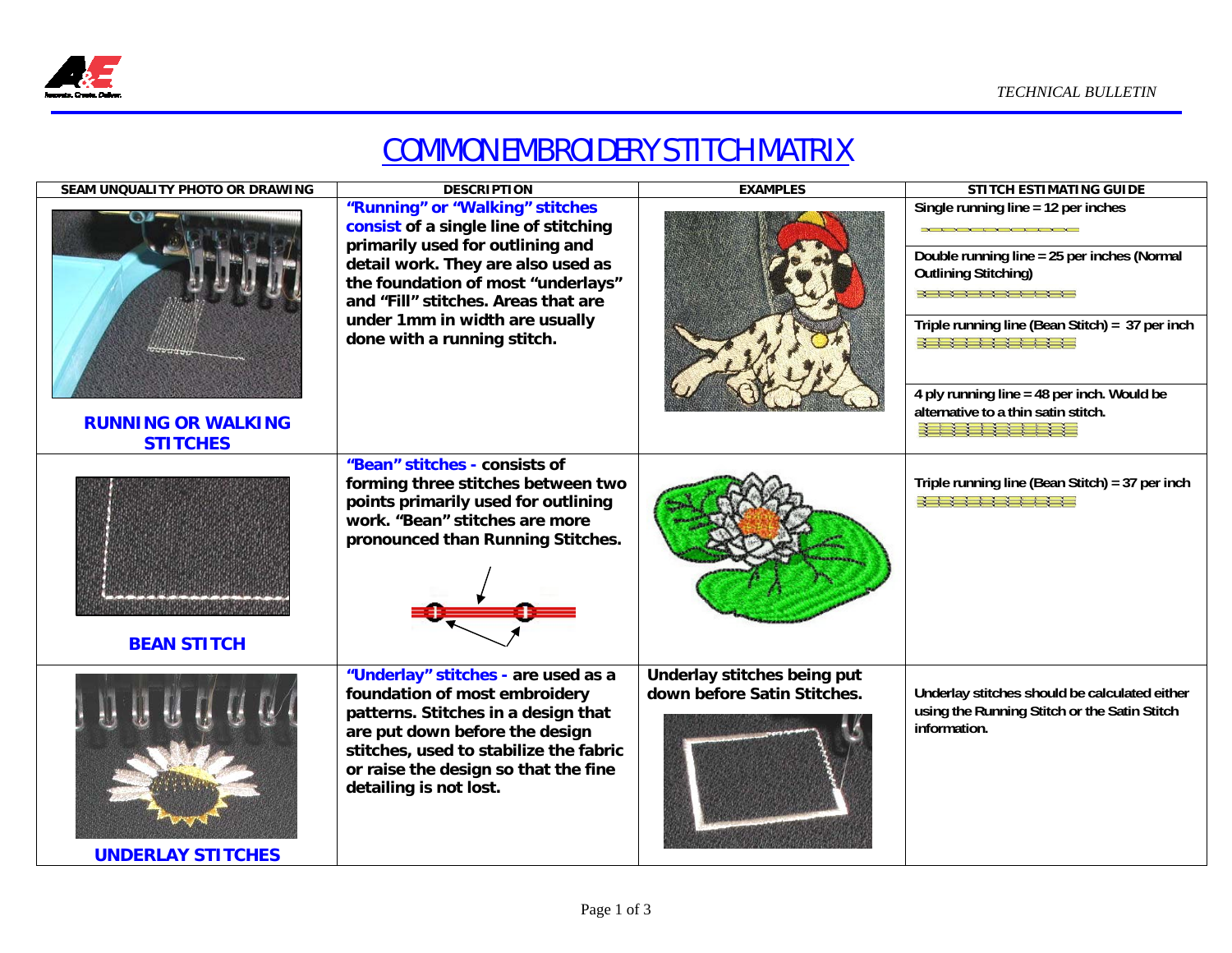

## COMMON EMBROIDERY STITCH MATRIX

| <b>FILL STITCHES</b>                                  | "Fill" or "Tatami" stitches - are used<br>to cover large areas. There are<br>many different "Fill" stitch patterns<br>and they can differ in direction,<br>angle, and pattern. "Fill" stitches<br>are used to cover large areas.           |                                                                                                                                                                                                                                                   | 1 square inch of "Fill" stitches at a<br>normal density with a stitch of<br>$6mm = 1000$ stitches.<br>This would be a basic "Fill" to cover an area<br>with no stitching on top.                                                                                                                                                                                                |
|-------------------------------------------------------|--------------------------------------------------------------------------------------------------------------------------------------------------------------------------------------------------------------------------------------------|---------------------------------------------------------------------------------------------------------------------------------------------------------------------------------------------------------------------------------------------------|---------------------------------------------------------------------------------------------------------------------------------------------------------------------------------------------------------------------------------------------------------------------------------------------------------------------------------------------------------------------------------|
| <b>FILL STITCHES</b>                                  | "Fill" or "Tatami" stitches - With<br>today's modern digitizing programs,<br>there are many "Fill" stitch patterns<br>that can be selected to give varying<br>design appearance.                                                           | Some "Fill" patterns are very<br>complex, while other patterns are<br>relatively simple. On certain<br>fabrics, it is sometimes desirable<br>to run the "Fill" on an angle so<br>that the thread does not lay down<br>in the weave of the fabric. | 1 square inch of "Fill" stitches at a<br>normal density with a stitch of<br>$4 \text{ mm} = 1500 \text{ stitches}.$<br>This is normally used as a basic "Fill" to cover<br>an area that would then have lettering or other<br>stitching on top. The stitch length is<br>shortened to prevent the stitches from pulling<br>apart when the additional stitching is put on<br>top. |
| <b>COMERANT</b><br><b>FILL STITCHES - CURVED FILL</b> | "Fill" or "Tatami" stitches -<br>Curved "Fills" are also becoming<br>more popular in the industry.<br>Using a "Fill" stitch in a curve<br>can add more dimension to a<br>design. This type of stitch is very<br>useful for hair and water. |                                                                                                                                                                                                                                                   |                                                                                                                                                                                                                                                                                                                                                                                 |